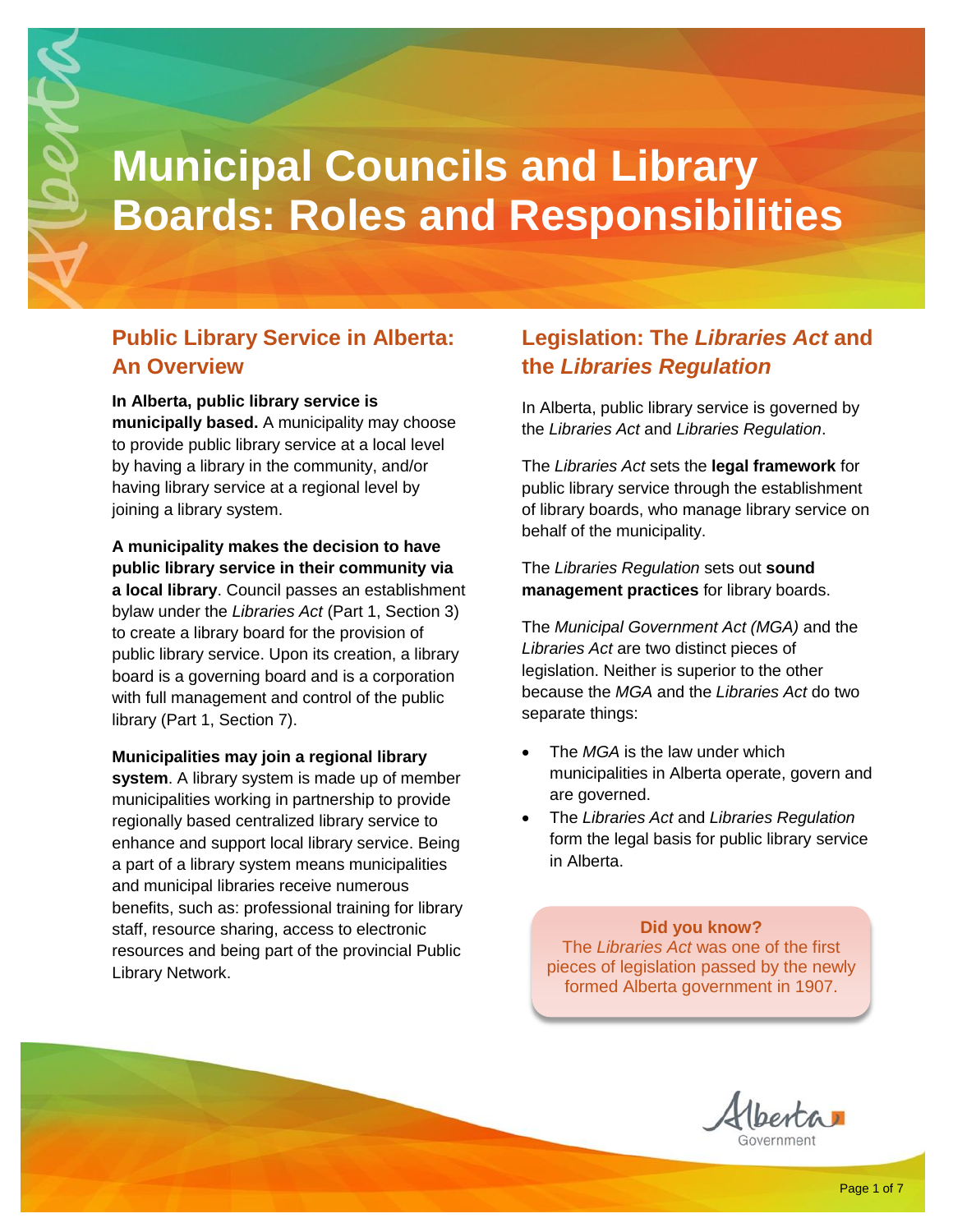**Public library boards in Alberta are not subject to the** *MGA***,** e.g. library trustees are appointed by the terms outlined in the *Libraries Act*, **not** the *MGA*. There are only three references to public libraries in the *MGA*:

- The first is section 648 (2.1) which includes libraries as being eligible for off-site levies.
- The second is section 362(1)(j), which states that municipalities cannot tax public library boards.
- The third is section  $271(2.1)(a)$  which states that a municipality may use a community services reserves for public libraries.

**The Public Library Services Branch (PLSB) of Alberta Municipal Affairs is the provincial body that administers public library legislation and the provincial Public Library Network.** PLSB staff are responsible for the administration of the *Libraries Act* and *Libraries Regulation*, delivering operating grants to municipal and system library boards, plus building and maintaining the provincial Public Library Network. PLSB staff members are available to consult with library boards, library staff and municipal councils. For more information about PLSB, visit [www.albertalibraries.ca.](http://www.albertalibraries.ca/)

**The Public Library Network links public libraries at a provincial level and enables sharing**. In Alberta, the Public Library Network links public libraries and enables sharing by two different means: a provincial policy framework and a technological infrastructure. The purpose of the Network is to support equitable and seamless access to library resources for Albertans, and does so through things such as

SuperNet connectivity, resource sharing, and the centralized acquisition of electronic content.

## **The Roles and Responsibilities of a Municipal Library Board**

**The municipal library board is the legal entity that manages and controls the library.** Its formation is defined by the *Libraries Act* – it is created via bylaw passed by municipal council.

**The library board is a governing board, not an advisory board** – it has full management and control of the library. This is defined in legislation (*Libraries Act*, Section 7). Note that library boards are different from other non-profit boards formed under other legislation (e.g. the *Societies Act* or the *Municipal Government Act*). The library board is a corporate body, a legal entity able to sue or be sued, enter into contracts and employ staff.

**Upon establishment, the library board is a corporation** administered under the *Libraries Act* with full management and control of library service in the municipality.

The library board is a governing board. The library manager is employed by and reports to the board, and the board is accountable not only to council, but to all citizens of the municipality and to the provincial government.

The library board passes safety and use bylaws and policies to enable the provision of public library service delivery.

The library board determines library service priorities and creates a plan of service based on community needs assessments.

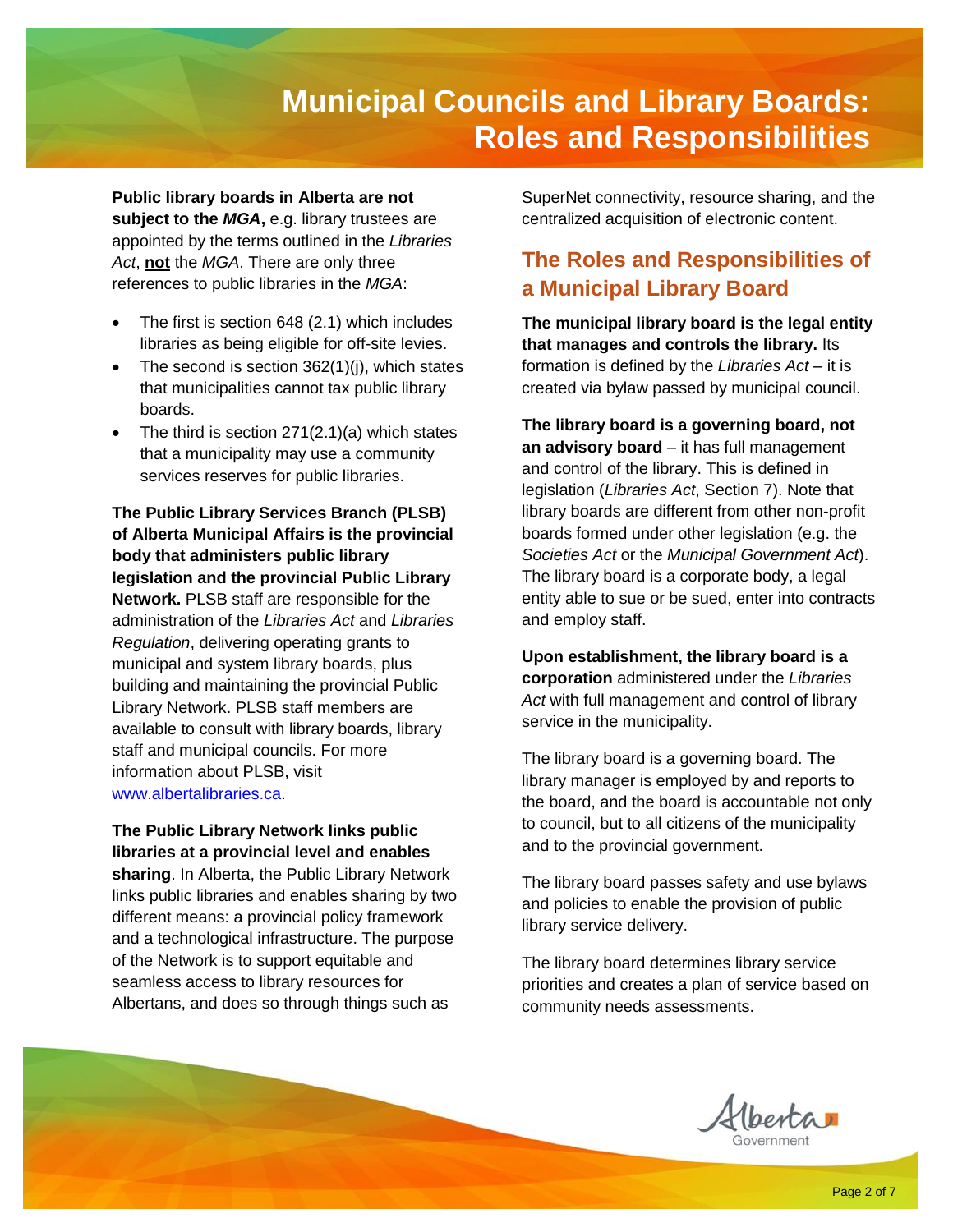The library board is responsible for acquiring library funding, requesting the funds from council and applying for provincial grants.

The library board keeps financial records and bank accounts, and prepares and manages the budget. The library board selects and hires a financial reviewer (who is not a library board member).

The library board may operate one or more public library service points, or, with the permission of the minister, may enter into agreements with other boards to share the operation of one or more library service points (intermunicipal library boards).

The library board is responsible for providing the space and staff required for public library service delivery.

### **The 9 Roles and Responsibilities of Municipal Councils**

Unlike boards established under the *Municipal Government Act*, the *Libraries Act* sets out a specific relationship between council and the municipal library board and system library board.

#### **1. ESTABLISHMENT OF A MUNICIPAL LIBRARY BOARD**

The decision of whether or not to have a public library in the community is made by the local municipal council. If council decides that it would be beneficial to have a public library, council must pass a bylaw under the *Libraries Act* 3(1) to establish a library board. Once established, the library board can only be dissolved by order

of the Court of Queen's Bench, or if the municipality itself dissolves.

**Upon establishment, the library board has full management and control of the public library and public library service in the community**. It is a corporation under the *Interpretation Act* with all the rights and responsibilities that comes with that designation. Library boards may operate one or more public library service points, or, with the permission of the minister, may enter into agreements with other boards to share the operation of one or more service points. Municipalities may also enter into agreements with up to two additional municipalities to form an intermunicipal library board. Once formed, the intermunicipal library board is also a corporation with full management and control of public library service in the municipalities.

The library board is a governing board. Library staff report to the board, and the board is accountable not only to council but to all citizens of the municipality. The board has decision making authority and through regional initiatives, generally participates in providing services beyond its local community.

Section 3(4) of the *Libraries Act* states that, **on being established, the municipal library board's legal name is "The (name of municipality) Library Board"**. This name should be used on all documents. Upon establishment, an intermunicipal library board is able to choose the legal name.

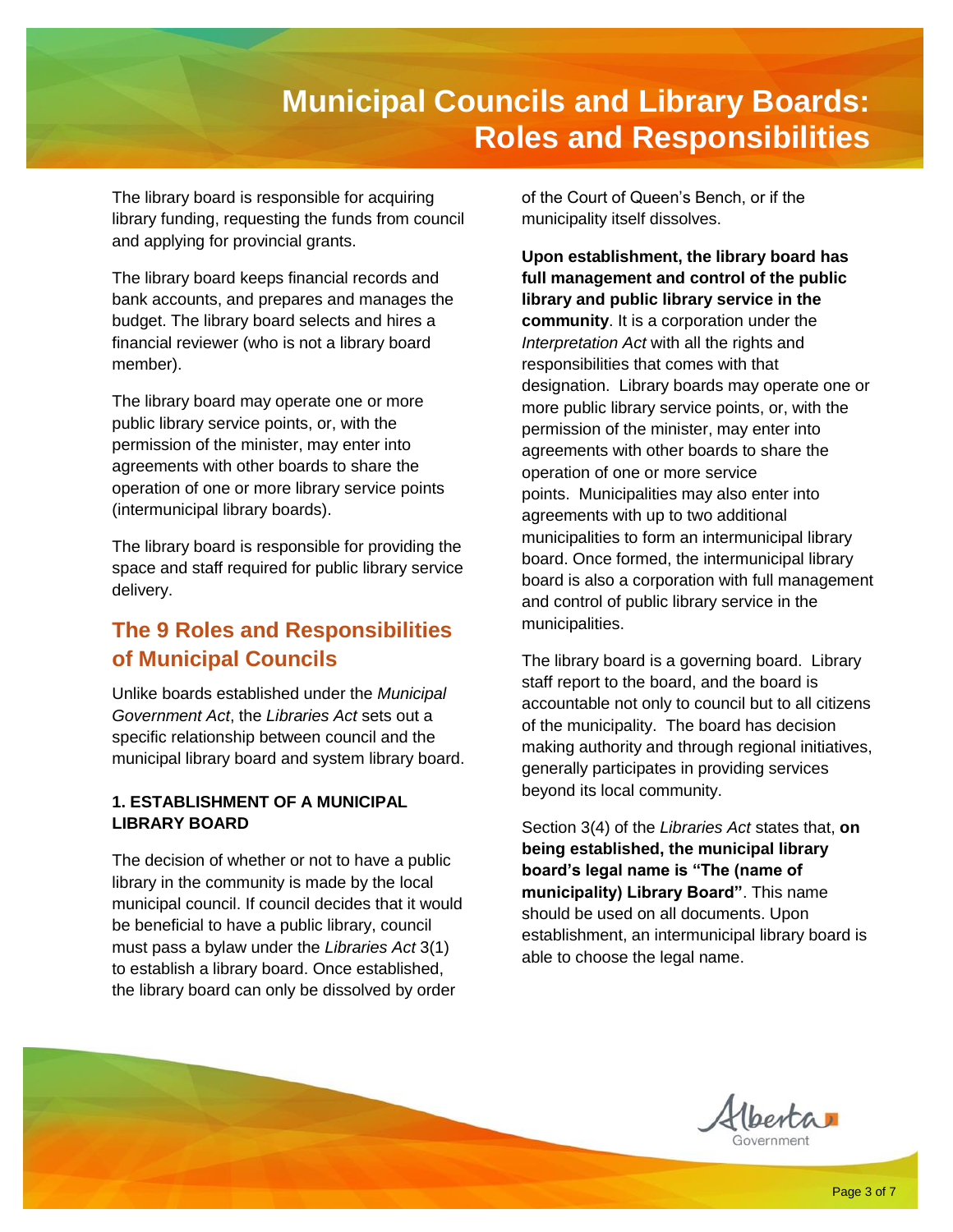#### **2. APPOINTMENTS TO A MUNICIPAL LIBRARY BOARD**

Council appoints and unappoints municipal library board members (trustees) to municipal library boards under the terms set out in the *Libraries Act* (sections 4, 5, 12.3, and 31), and the *Libraries Regulation* (section 17.1).

A municipal library board must have a minimum of 5 and a maximum of 10 board members. Intermunicipal library boards must have a minimum of 7 and a maximum of 10 board members.

**Upon appointment, a board member is a trustee**, governing the delivery of public library service in the community, making decisions that are in the best interest of the public and providing quality municipal library service. Trustees are also subject to common law principles and must act accordingly.

**Council may appoint up to two board members who are also councillors on their council** (i.e. councillors of the municipality that established the library board).

- If a councillor is appointed to the library board, they have the same role and responsibilities as the other board members and should not be referred to as a "Council Rep" or something similar.
- Councillors from neighbouring municipalities may be appointed to the library board and do not count against the limit of two councillors (i.e. councillors from municipalities that did not establish the library board).
- Council may also choose to *not* appoint councillors to the library board.

An employee of the library board cannot be appointed to the library board.

**Alternates are not allowed** on a municipal library board.

**All** appointments to the municipal library board shall be for a term of **up to three years**.

**A library board member is eligible to be reappointed for up to two additional consecutive terms.** If council wishes to appoint a board member for more than three terms, at least 2/3 of the whole council must pass a resolution stating that the member may be reappointed as a member for more than 3 consecutive terms. This must be done for each time the member is reappointed beyond three consecutive terms.

A library board member is disqualified from remaining a member of a board if the person fails to attend, without being authorized by a resolution of the board to do so, three consecutive regular meetings of the board.

The term of office of a board member continues until a new board member is appointed by council in that member's place.

The appointments of the members of the municipal board shall be made on the date fixed by council. Any vacancy arising from any cause must be filled by council as soon as reasonably possible for council to do so.

#### **Best practices for appointments**

• When appointing board members, make sure the motion includes the length of term (one, two, or three years).

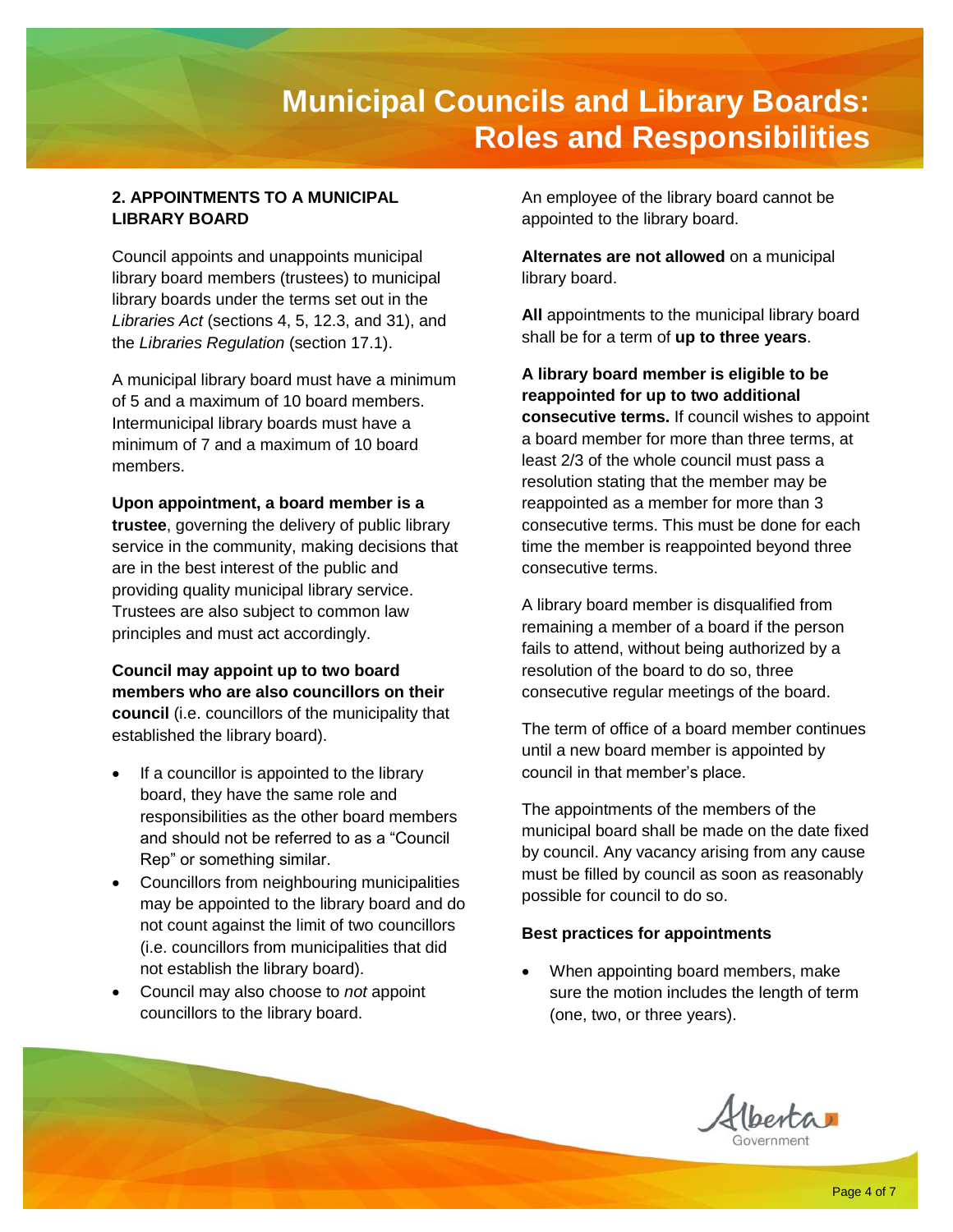- Send the library board a list of appointments including the length of terms.
- Send a letter to the appointee with their term length and expiry date.
- Collaborate with the library board to develop a recruitment strategy that meets the needs of the council, the library board and the community.

#### **3. FUNDING MUNICIPAL LIBRARY SERVICE**

The *Libraries Act* (section 8) states that municipal library boards must prepare and submit their budget, along with an estimate of the money required during the ensuing fiscal year to operate and manage the municipal library, to municipal council before December 1.

This estimate is known as **local appropriation,** and is money provided to the library board from local taxes to deliver local public library service.

It is the responsibility of council to approve, in whole or in part, the **estimate of local appropriation** requested by the library board. Council **does not** approve the library board's budget. If council is unable or unwilling to provide the requested estimate in full, the library board must make adjustments to their budget to reflect their funding situation.

#### **4. PROVIDING FOR LIBRARY BUILDING AND EQUIPMENT**

The *Libraries Act* (Section 10) states that library boards may request funding from council for acquiring property for a library building, or for erecting, repairing, furnishing and equipping a building to be used as a municipal library. The

council may provide the funds, or a portion of the funds, as council considers expedient.

These capital funds may be borrowed by council under the authority of a borrowing bylaw, as outlined in the terms of the *Municipal Government Act* (*MGA*).

#### **5. DETERMINING FINANCIAL REVIEW**

Section 9(b) of the *Libraries Act* states that the municipal library board must have a person who is not a member of the library board, and whose qualifications are satisfactory to council, review the library board's accounts each calendar year, and the financial report shall be in a form satisfactory to council. Upon completion, the library board must submit the financial report to council.

Because local library service is a municipal service funded by tax dollars, it is up to council to decide the level of financial review (e.g. a full audit, a notice to reader, or an accountant review), and to accept (or deem satisfactory) the person the library board wishes to have review their accounts.

If or when financial reviewers change, council must pass a motion accepting the new reviewer.

#### **6. RECEIVING LIBRARY BOARD BYLAWS**

Council receives the library board's bylaws for the safety and use of the library after they have been passed by the library board. Council may disallow a bylaw if they are not in keeping with comparable municipal bylaws.

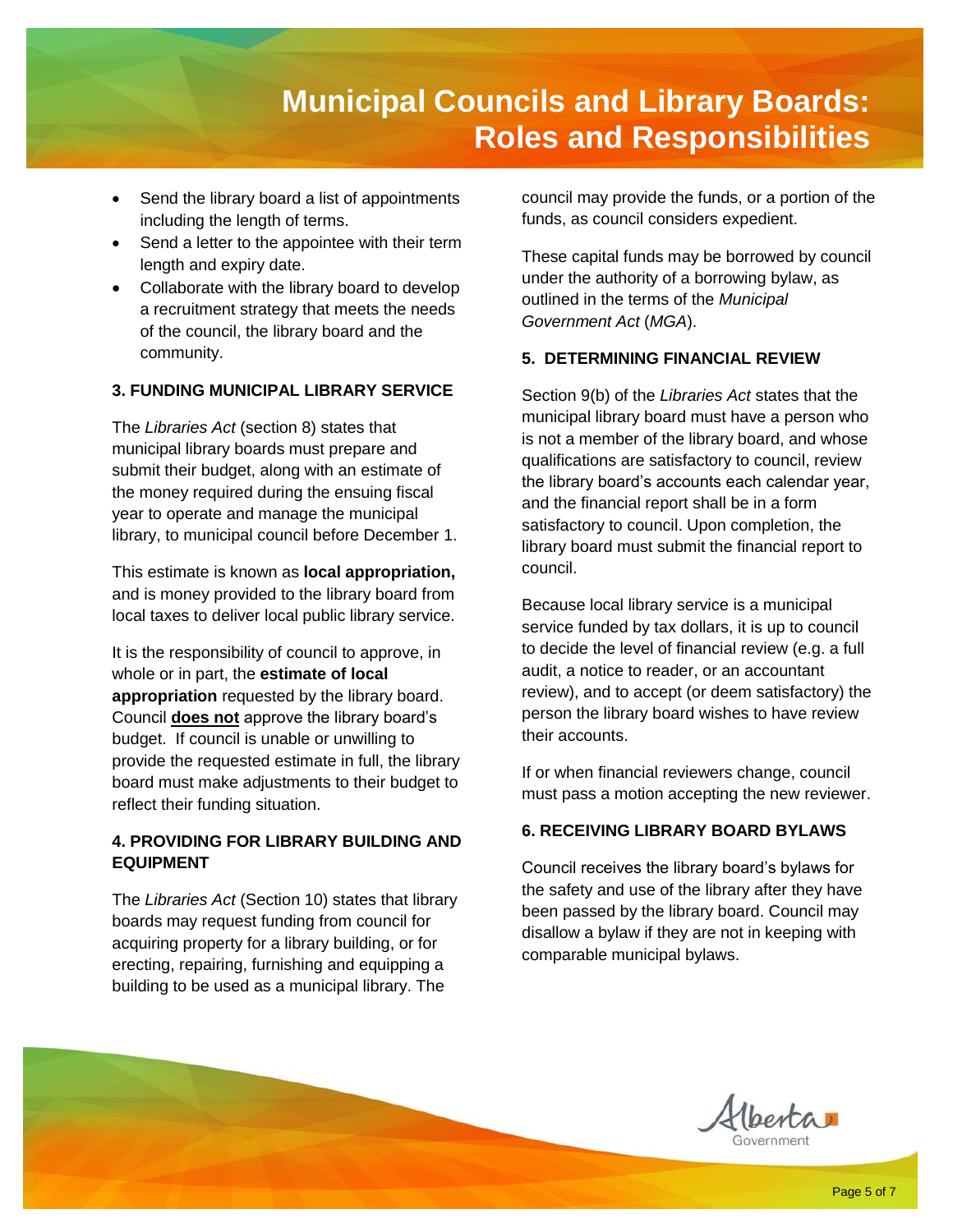#### **7. RECEIVING LIBRARY BOARD REPORTS**

Required management practices of boards under the *Libraries Regulation* state that library boards must have certain policies, including confidentiality of user records, finance, and personnel policies. A municipal library board must also develop a Plan of Service based on a community needs assessment, and submit an annual report to the province. Council may receive these reports and policies, as well as meeting minutes, from the library board for information purposes.

#### **8. BEING A MEMBER IN A REGIONAL LIBRARY SYSTEM**

Council has the authority to join a library system, become a party to a library system agreement at the regional level, and appoint a member to the library system board. (All municipalities, with the exception of Edmonton and Calgary, are eligible to join a library system.)

Library system boards are also created under the *Libraries Act*. Library systems are established by the Minister of Alberta Municipal Affairs when municipalities in an area agree to jointly provide library system services.

There are seven library system boards in the province.

System boards are a corporation under the *Interpretation Act* with all the rights and responsibilities that comes with that designation.

Library systems provide professional and technical support to public libraries within the system area so that even the smallest library has access to advice and assistance, along with the cost effectiveness and cooperation made possible by working through a larger unit. They also manage library resource development and sharing at the regional level. As well, library systems function as nodes within the provincial Public Library Network, connecting resources available provincewide to residents using municipal libraries in small rural communities.

#### **9. APPOINTMENTS TO LIBRARY SYSTEM BOARDS**

Appointments to a library system board are different than appointments to a municipal library board. When appointing to a library system board, council must adhere to the following, as set out in the *Libraries Regulation* (Section 32):

- A single term cannot exceed three years.
- Council shall not appoint a library system board member to serve for more than 9 consecutive years without the approval of 2/3rds of all the members of that council.
- Any vacancy in the membership of a library system board shall be filled by council as soon as reasonably possible.
- Council may appoint an alternate to a library system board if the library system board member is unable to attend a library system board meeting and has given notice to the library system board that an alternate member will attend. (This is not allowed for municipal library boards).
- The alternate member shall not act in place of the library system board member at more than two consecutive meetings except by resolution of the library system board.